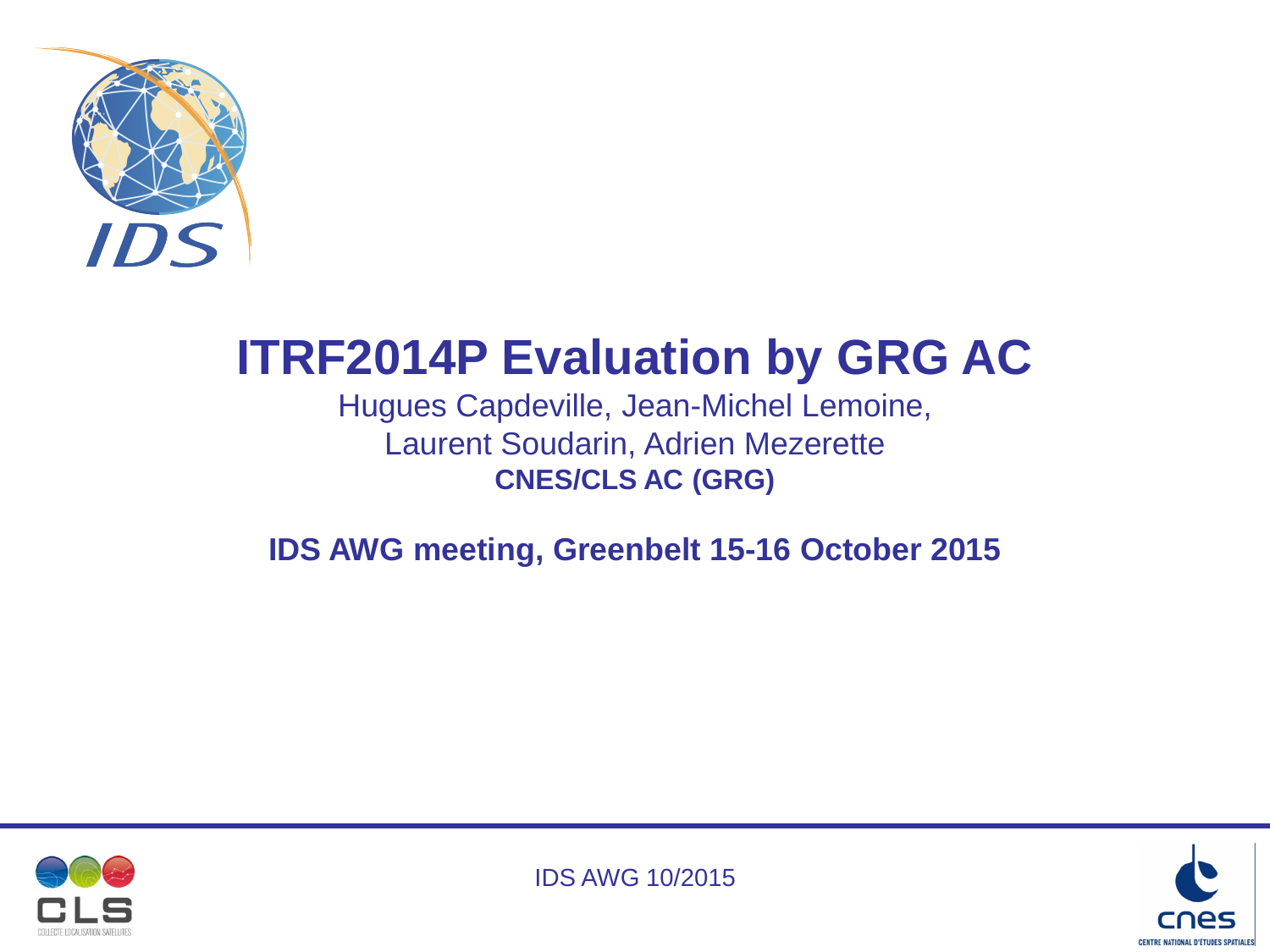### **ITRF2014P Evaluation**

**Problem in ITRF2014P files provided by Z. Altamimi** • **Overlaps period of one day in block epoch for stations:**  KRUB CICB SANB TRIB MATB REZB ARFB

• **Error in file ITRF2014P-psd-doris.dat for ADGB station:** It should be "91501S004", because "S001 " is assigned to ADEA So ADGB (S004) has not been corrected of PSD in the ITRF2014P

**ITRF2014P file Post-seismic stations:** REYB SAKA GOMB FAIB SANB AREB ADEA

**Station missing (observation period too short)** SIGA FLOA SAMB PDNC OTTA OTTB OWEC HUAA LAOB

**Station with same DOMES number and 2 Four Character ID differents:**

HBKB -> HBKB + HBLB PATB -> PATB + PAUB KRUB -> KRUB + KRVB



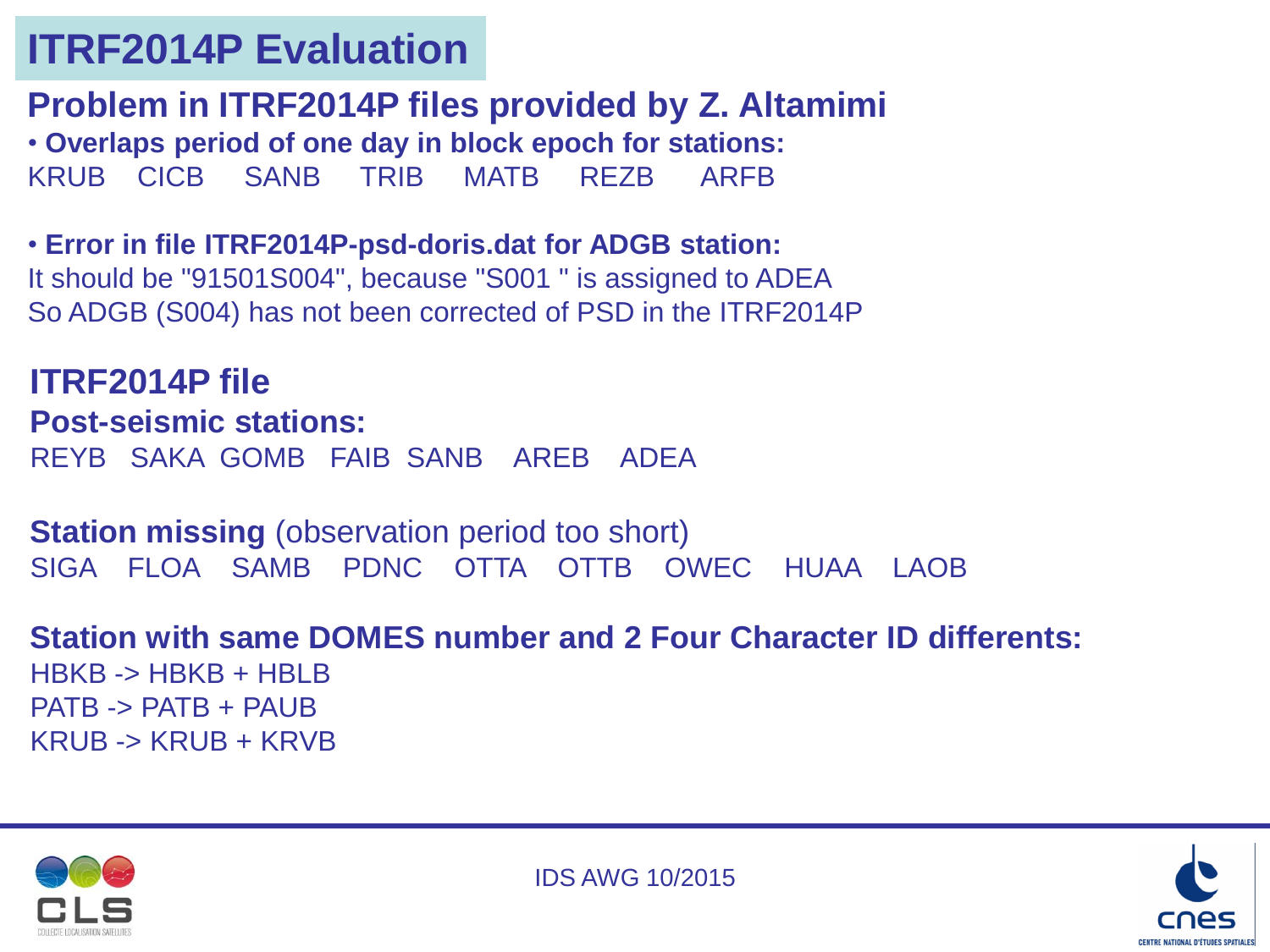## **ITRF2014P Evaluation**

### **ITRF2014P Evaluation by GRG AC**

#### •**We analyzed DORIS2.2 data with 3.5-day arcs and a cut-off angle of 12°**

Test without post-seismic models

Four consecutive weeks for different years to cover all the ITRF processing period (1993-2014) Satellites: TOPEX, JASON-1, SPOT5, JASON-2, CRYOSAT2, HY-2A, SARAL

#### **Orbit comparison RMS3D < 5mm**